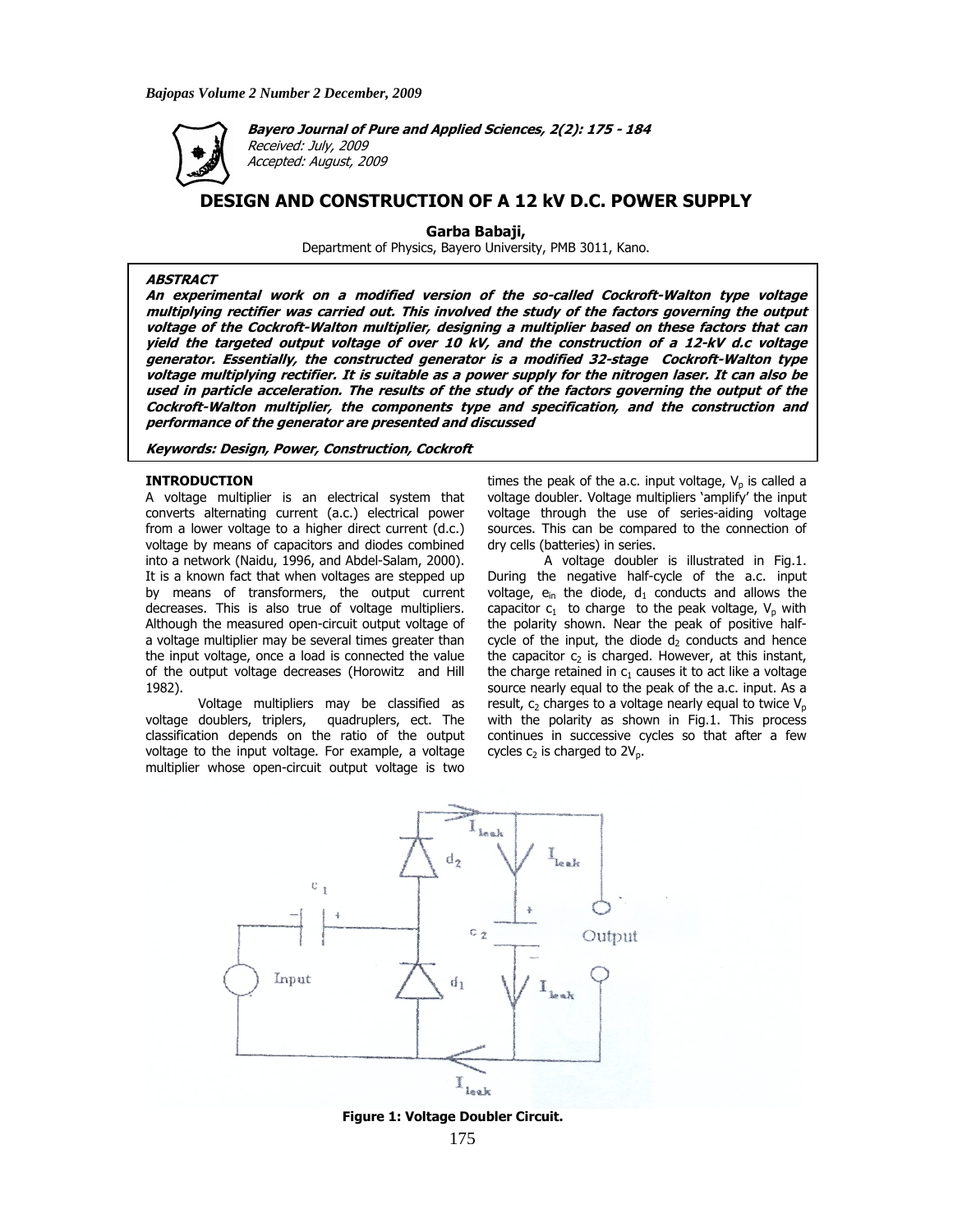The circuit for a voltage multiplier which apparently can be extended indefinitely is drawn in Fig.2. It has been pointed out ( Robert, 1975) that even though this voltage multiplier circuit was first described in 1921 by Greinnacher, it is often identified with Cockroft and Walton particularly in English Language publications because of their pioneer application of it for positive ion acceleration. A comparison of Figs. 1 and 2 reveals that the so called Cockroft-Walton voltage multiplier is made up of a number of voltage doublers in series. When the a.c. input is switched on, capacitors  $c_2$ ,  $c_4$ ,  $c_6$ ,  $c_8$ , etc gradually charge up until each has a potential difference of  $2V_p$  across it. Capacitors  $c_3$ ,  $c_5$ ,  $c_7$ ,  $c_9$  *etc* on the other hand, act as a.c. coupling capacitors transmitting the a.c. wave to diodes  $d_2$ ,  $d_4$ ,  $d_6$ ,  $d_8$ , etc. At the steady state, the open-circuit potential difference,  $V_0(n)$  across a multiplier

consisting of n stages (a voltage doubler consist of two stages ) is given by (Jones, M. H. 1985) as

| $V_0(n)$ | -<br>= | $nV_{p}$ |  |
|----------|--------|----------|--|
| (1)      |        |          |  |

The operation of the Cockroft-Walton voltage multiplier circuit has been explained by Gilgenback, (1988) by considering the response to the sinusoidal input voltage,  $e_{in} = V_p \sin \omega t$ . The polarity of the diode  $d_1$  allows capacitor  $c_1$  to be charged such that the voltage at point B (Fig.2) is equal to  $V_p + V_p \sin \omega t$ . This voltage charges the capacitor  $c_2$  through the diode  $d_2$ . so that the voltage at point G is  $2V_p$ . This process repeats through the stages so that the voltage is equal to  $2V_p$  $+V_p \sin \omega t$  at point C and  $4V_p$  at point F.



 **Figure 2: Circuit Diagram of the Cockroft-Walton Voltage Rectifier and Multiplier.** 

A finite load current,  $I_L$  drawn from the multiplier causes the output voltage to drop by certain amount,  $V_{\text{rin}}$  during the a.c. input cycle. The resulting unevenness in the d.c output is called ripple and appears as an a.c. wave form superimposed on the steady d.c.. The ripple also has the

$$
V_{rip} = \frac{I_L \left[ \frac{2n^3}{3} + \frac{n^2}{2} - \frac{n}{6} \right]}{f C},
$$
 (2)

effect of reducing the average output voltage. A load current, I<sub>L</sub> drawn from the Cockroft-Walton voltage multiplier results in a ripple voltage given by Kuffel, et al (2000) as

176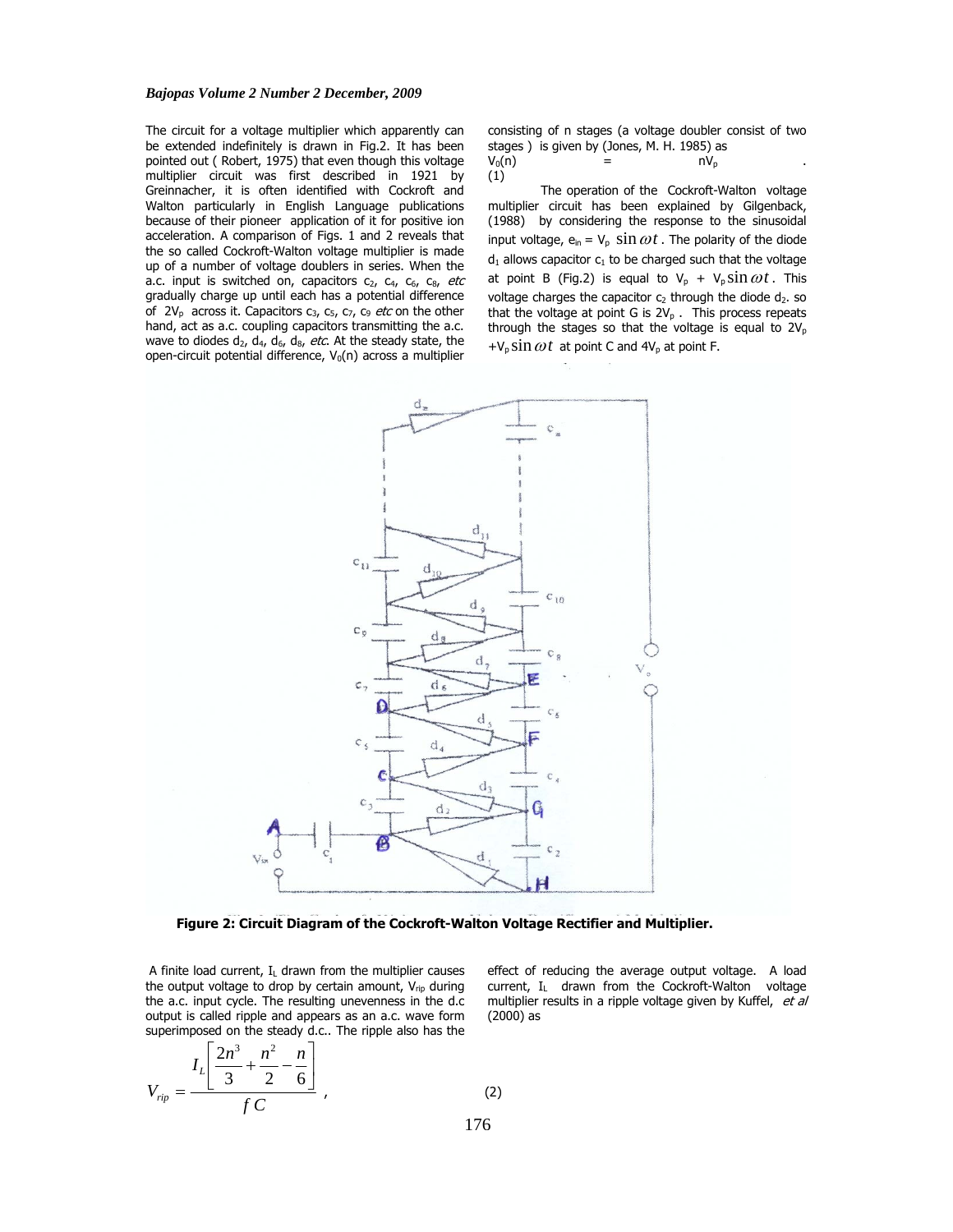where  $f$  is the frequency of the ripple voltage. Thus, the average output voltage,  $V_0$  from such multiplier arrangement is given by:

$$
V_0 = rV_p - \frac{I_L \left[ \frac{2n^3}{3} + \frac{n^2}{2} - \frac{n}{6} \right]}{f C}.
$$
 (3)

However, for large n,  $n^3$ >>n<sup>2</sup>, therefore

$$
V_0 \approx nV_p - \frac{I_L 2n^3}{3f C} \,. \tag{4}
$$

But even at zero load current, there is a difference between the ideal output voltage given by Eq. [1] and the voltage that is actually realized. For small n, this voltage drop is mainly due to the source impedance and the rectifier losses. If n is large, the output voltage is further reduced by the effects of leakage current in the capacitors and the current flowing thorough the various stray capacitance particularly when the reservoir capacitors are of small capacitance ( Haibo, et al 1994 and Mariun, et al 2006).

 Molecular nitrogen lasers have proved to be among the most versatile. Their strong fast pulsed output in the near ultraviolet is ideally suited for pumping organics dye lasers (Wang, 1976), for fluorescent studies (Hilborn, 1976), Raman spectroscopy (Kunabenchi, et al 1982), and laser isotope separation (Snabely, 1974). The condition for laser action in molecular nitrogen is easily satisfied and permits a wide variety of design to be used. The most commonly used design employs transverse pumping with a pulse electric discharge. Commercial nitrogen lasers are available with costs ranging from a few thousand dollars to over \$20,000 and peak power ratings ranging from 1kW to several mega-watts for the most expensive units. Fortunately, it is possible to construct a reliable high-power nitrogen laser for less than one-tenth the cost of the comparable commercial unit (Tan and Low, 1984 and Hilbom, 1976).

 Essentially, the nitrogen laser consists of a channel that contains nitrogen gas, a switching system

and high voltage supply. It has been found (Tan and Low, 1984) that the nitrogen laser operates best when its storage capacitors are charged to a voltage that lies between 10 and 25kV. Such high voltages are in general, obtained from a Marx generator, a voltage multiplier, a power transformer, or a combination of voltage multiplier with power transformer. In this work, a power supply unit suitable for pumping a nitrogen laser is designed and constructed entirely by means of locally available and affordable components. The constructed power supply is a modified version of the so called Cockroft-Walton type voltage multiplier. The present work is the first practical step in our efforts to construct a low cost nitrogen laser using locally available components.

#### **Rectifier and Capacitor Ratings**

The selection of diodes and capacitors for voltage multipliers need considerable care. This will be illustrated by considering the half-wave (HW) rectifier shown in Fig.3. The voltage across the reservoir capacitor in a steady state is equal to  $V_p$ . When end A of the transformer secondary is negative the diode is not conducting (because it is reversed-biased), but the reservoir capacitor at the diode cathode is charged to the positive peak value of the input a.c voltage. Since the diode is experiencing the negative value of  $V_p$  from the transformer, the potential difference across it is  $2V_p$  and it must be able to withstand this reverse voltage without avalanche breakdown.



#### **Fig.3 Half Wave Voltage Rectifier Circuit.**

Although theoretically, a PIV (Peak Inverse Voltage) rating of  $2V_p$  is adequate, in practice it is necessary to chose a diode of PIV greater than this in order to allow for transient voltage pulses at the transformer secondary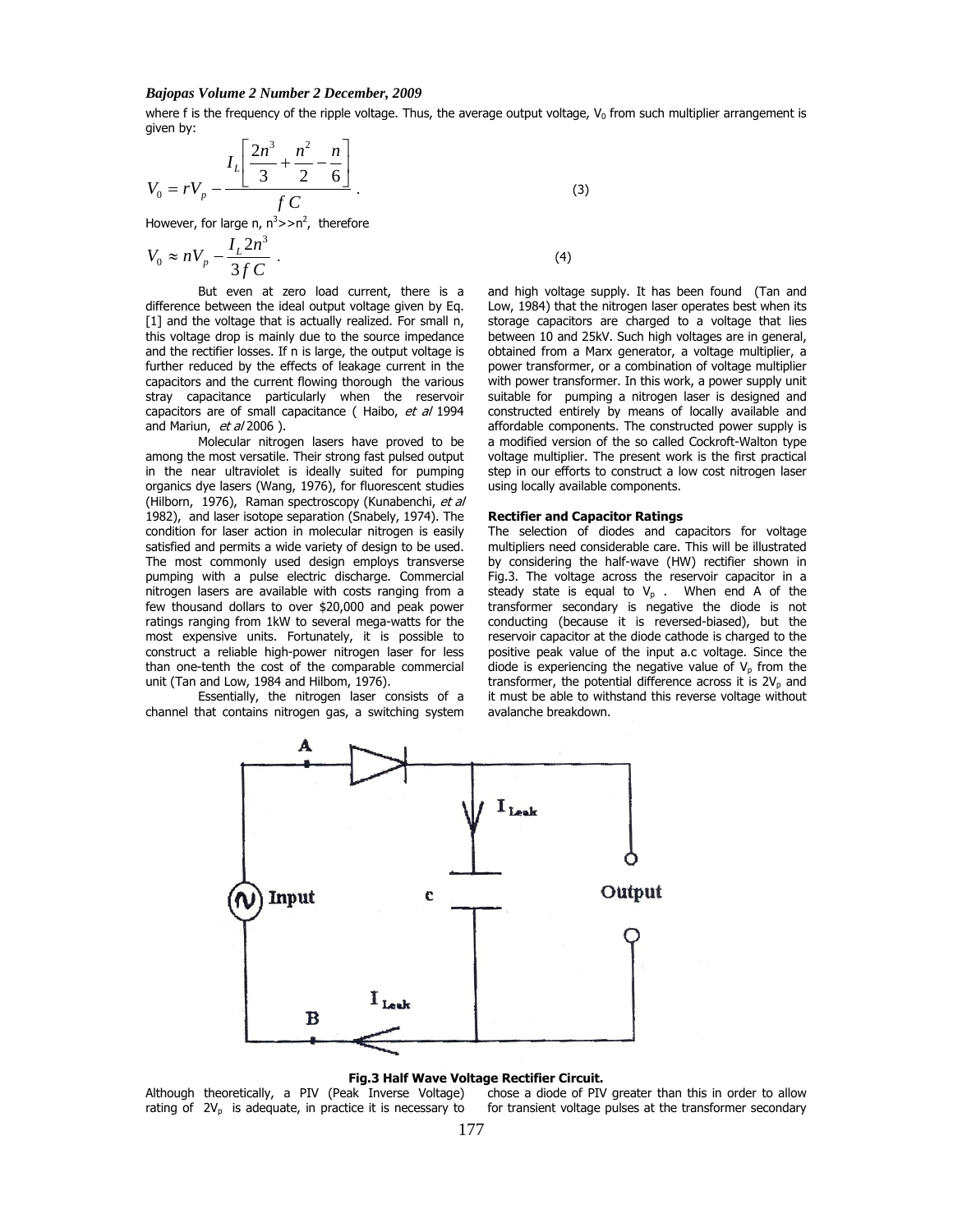as a result of mains borne interference and which may be sufficient to break down the rectifier junctions. The variac used in this work can provide an a.c. voltage in the range 0-280 V, therefore, the diodes in the voltage multiplier whose input voltage is obtained from the variac must be

of PIV greater than 792 V ( N.B.  $V_p = \sqrt{2} V_{in}$  ). The diodes used i.e IN4007 have PIV greater than 792V, thus there will be no problem of junction break-down.

 A careful look at Fig.2 reveals (as explained above) that the theoretical potential difference at zero load current across each of capacitors  $c_2$ ,  $c_6$ ,  $c_8$ ,  $c_{10}$  etc is  $2V_p$ , and across each of capacitors  $c_1$ ,  $c_3$ ,  $c_7$ ,  $c_9$   $c_{11}$ , is  $V_p$ . However, due to leakage current which becomes more important as the number of stages in the multiplier is increased, the actual potential difference may be lower than  $2V_p$  and  $V_p$  for the even-and odd-numbered capacitors respectively. However, to be on the safer side, the potential difference across each of these capacitors should not exceed their voltage rating, *i.e.* magnitude of the applied input voltage must be restricted so that the potential difference is lower than the voltage rating. Thus, for the multiplier in which all the capacitors are the aluminum electrolytic of voltage rating 400V, the input voltage should not exceed 138V.

## **Tests, Analysis and Design**

A common setback encountered in experimental work in a developing country such as Nigeria is the difficulty in getting the desired components. One is forced to use components that are available which may not be the desired ones. Therefore, in order to get the best from what we had at our disposal, a series of preliminary experiments in which the factors governing the output voltage were conducted. The results of these experiments were then used in designing a circuit that can produce (using the components available) sufficient voltage to pump a nitrogen laser.

 The equipment and components available for constructing the multiplier circuit in this work are as follows:

1. One variac which is of the Fisher Scientific type 3PN1020. It has a capacity of 0.98 kVA and can provide 0-280 V a.c.

Table 1: the Dependence of V<sub>stg</sub> on Capacitor Type

- 2. About two hundred piece of IN4007 diodes of peak inverse voltage (PIV) of 1 kV.
- 3. Seventy pieces of disc ceramic capacitors of 4 kV d.c. rating, and capacitance of 372 pF.
- 4. One hundred pieces of polypropylene capacitors of 1 kV d.c rating, and capacitance of 0.01  $\mu F$ .
- 5. One hundred pieces of polypropylene capacitors of 1kV d.c. rating, and capacitance of 0.022  $\mu F$ .
- 6. One hundred pieces of polypropylene capacitors of 1 kV d.c. rating and capacitance of 0.047  $\mu F$ .
- 7. Twenty five pieces of polypropylene capacitors of 1 kV d.c. rating and capacitance of 0.2  $\mu F$ .
- 8. Forty nine pieces of aluminium polarized capacitors of 400 V d.c ratings and capacitance of 4.7  $\mu$  *F* .

The main task in this work is to generate the targeted voltage utilizing only the components above.

The variation of the rectified output voltage with the a.c. input voltage of some multipliers are drawn in Figs. 4-7. These diagrams show that the output voltage from a stage increases on increasing the input voltage and that for any fixed input voltage, the output initially rises with the number of stages in the multiplier until it reaches a certain 'stagnation' value,  $V_{\text{stag}}$ , remaining almost constant for some stages ahead and then falling gradually as the number of stages further increases. Ideally, the output voltage, V<sub>o</sub> at zero load current, is given by V<sub>0</sub> =  $nV_p$ , so one may expect the output to keep on increasing with the number of stages. However, on increasing the number of stages in the multiplier, the leakage current also increases (Babaji, 1989), therefore, the ripple voltage increase which in turn decrease the output voltage. Thus even at zero load current the output voltage cannot be increased indefinitely by increasing the number of stages.

| <b>Capacitor Type</b> | Capacitor       | <b>Stagnation Voltage (V)</b> | <b>Producing</b><br>оf<br><b>Stages</b><br>Number |
|-----------------------|-----------------|-------------------------------|---------------------------------------------------|
|                       | $\mu F$         |                               | <b>Stagnation</b>                                 |
| Disc Ceramics         | 472 x $10^{-6}$ | 564                           |                                                   |
| Polypropylene         | 0.001           | 462                           |                                                   |
| Polypropylene         | 0.022           | 1650                          |                                                   |
| Polypropylene         | 0.047           | 2340                          |                                                   |

The dependence of the value of the 'stagnation' output voltage on the capacitors used in the multiplier was investigated and the results are given in Table 1. it is clear from the table that the 'stagnation' output voltage

for a given type of capacitors e.g polypropylene the maximum obtainable output voltage increases on increasing the capacitance of the capacitors in the multiplier. This effect has also been observed by Gilgenback, (1988).

• depends on the quality (i.e the type) of the capacitors used in its fabrication. The multiplier made of the disc ceramic capacitors produced a higher output

than that of polypropylene capacitors of 0.01  $\mu F$  even though the capacitance of the disc ceramic capacitors is lower.

The main findings in the above tests as it affects the actualization of generating the targeted voltage are given in Table 2, which summarizes the effect of capacitor (specifications) on the output voltage of the Cockroft-Walton multiplier.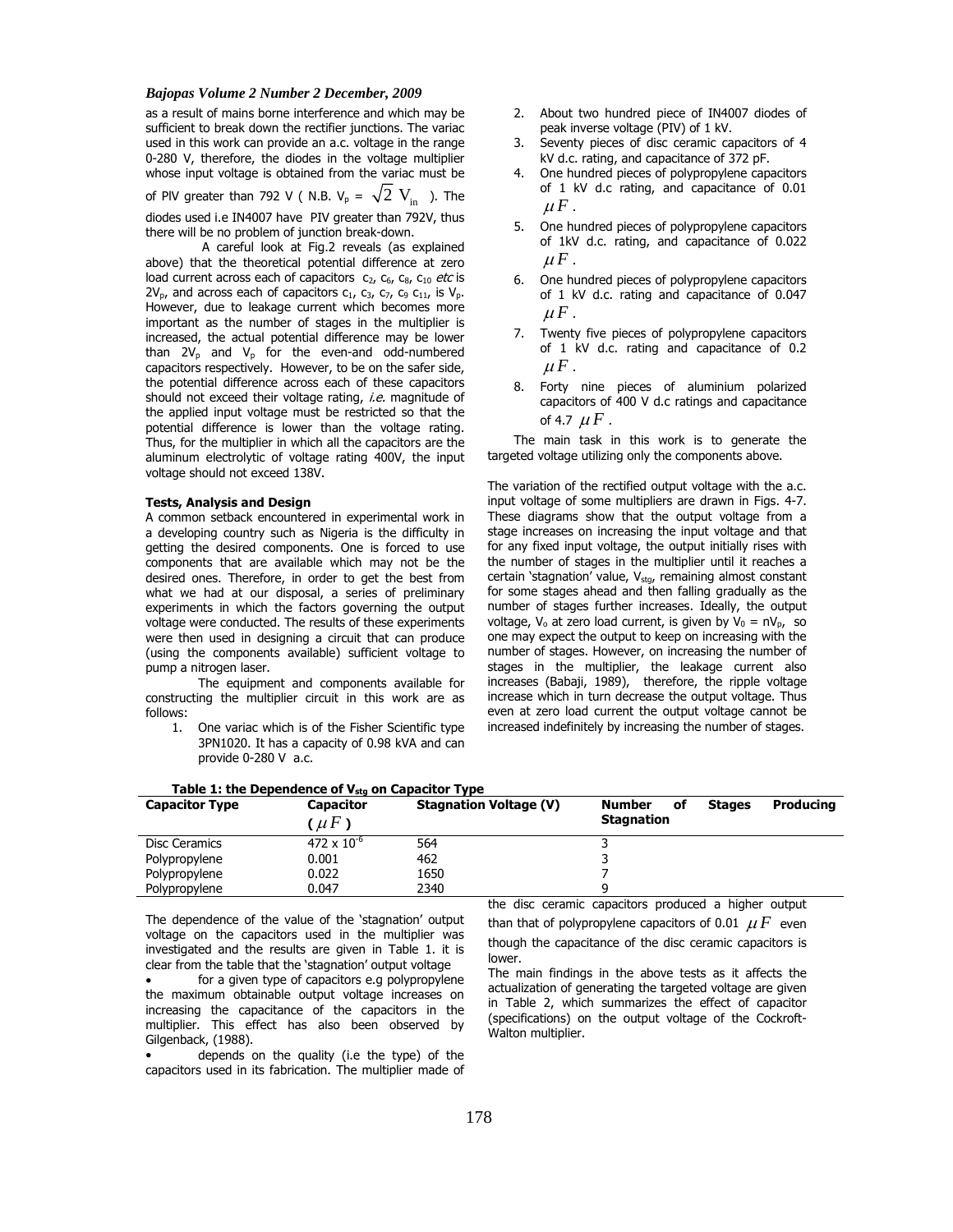

Fig. 4: Output Voltage Curves of a Multiplier Built Using the 4kV, 472pF Disc Ceramic Capacitors



Fig. 5: Output Voltage Curves of a Multiplier Built Using the 1kV, 0.01µF Polypropylene Capacitors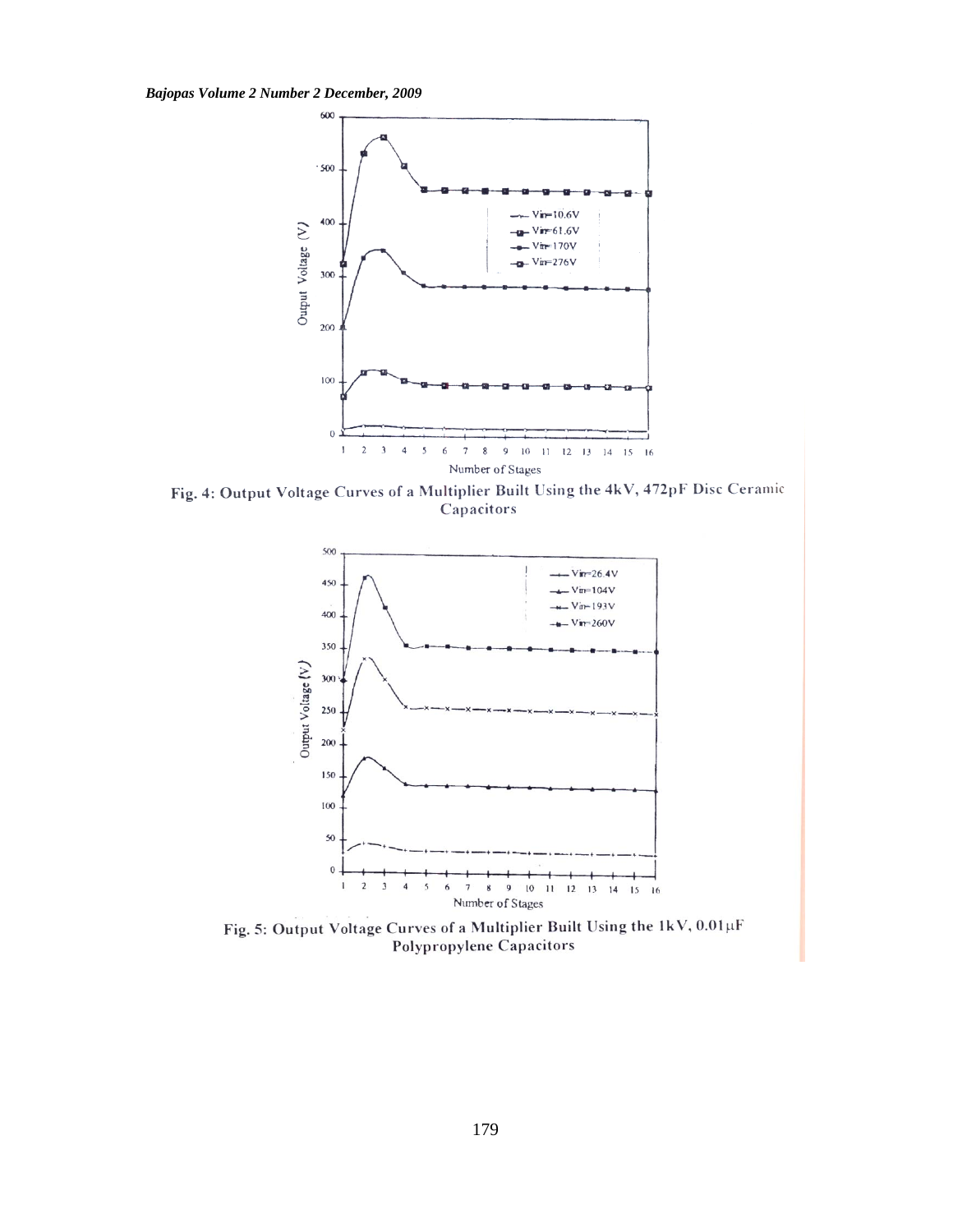

Fig. 6: Output Voltage Curves of a Multiplier Built Using the 1kV, 0.047µF Polypropylene Capacitors



Fig. 7: Output Voltage Curves of a Multiplier Built Using the 400V, 4.7µF Aluminium **Polarized Capacitors** 

**Table 2: Capabilities of the Conventional Crocroft-Walton Multipliers.** 

| <b>Capacitor type</b> | Voltage<br>rating | Capacitance   | <b>Comment</b>                                                                                          |
|-----------------------|-------------------|---------------|---------------------------------------------------------------------------------------------------------|
| Disc Ceramic          | 4 kV              | 472 pF        | Maximum obtainable voltage of 564 V from the $3^{rd}$ stage.                                            |
| Polypropylene         | $1$ kV            | 0.01 $\mu F$  | Maximum obtainable voltage of 462 V from the 3rd stage                                                  |
| Polypropylene         | $1$ kV            | 0.022 $\mu F$ | Maximum obtainable voltage of 1.65 kV from the $7th$ stage                                              |
| Polypropylene         | $1$ kV            | 0.047 $\mu F$ | Maximum obtainable voltage of 2.34 kV from the $9th$ stage                                              |
| Polypropylene         | $1$ kV            | 0.2 $\mu$ F   | A voltage of 3.68 kV was obtained from the $24th$ stage                                                 |
| Electrolytic          | 400 V             | 4.7 $\mu$ F   | An a.c. input voltage of 138 V produced an output of 7.5 kV obtained from<br>the 49 <sup>th</sup> stage |
| Electrolytic          | 800 V             | 2.35 $\mu F$  | A voltage of 8.53 kV was obtained from the $24th$ stage                                                 |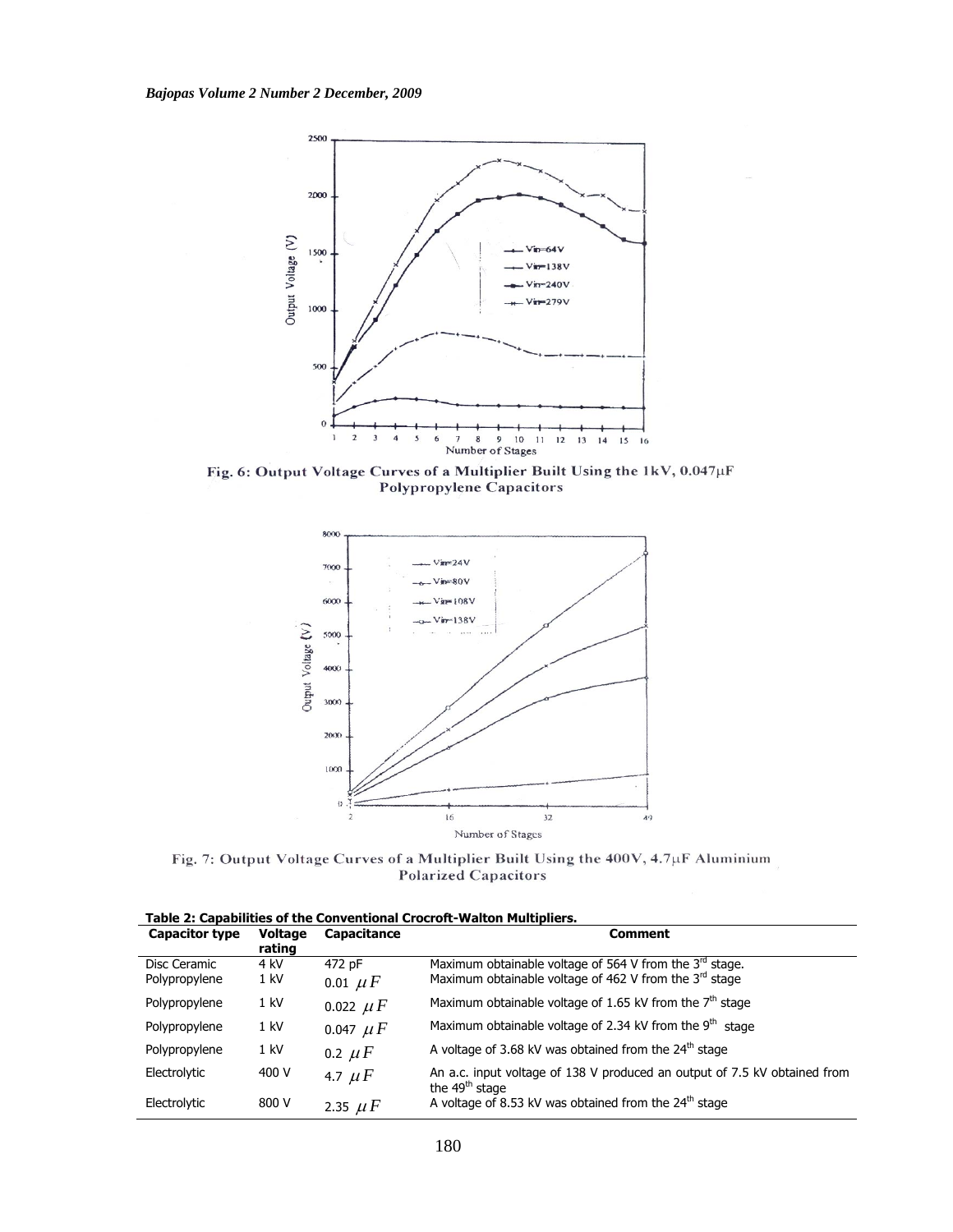It should be remembered that in the original Cockroft-Walton multiplier all the capacitors used are the same with respect to their type, voltage rating, and capacitance. As can be seen from Table 2, it will not be possible to generate the targeted voltage by using either the disc ceramics capacitors or any of the polypropylene capacitors of capacitance 0.01  $\mu F$ , 0.022  $\mu F$  or 0.047  $\mu$  *F* because the values of their 'stagnation' output voltage,  $V_{\text{stg}}$  of 564 V, 462 V, 1.62 kV and 2.3 kV respectively are far below the required voltage. In the case of the polypropylene capacitor of capacitance 0.2  $\mu$  *F*, a voltage of 3.68 kV was obtained from the  $12<sup>th</sup>$  stage of a capacitor of a multiplier constructed using it. Even though 'stagnation' has not been reached and thus a higher voltage could have been obtained by increasing the number of stages, however, all but one of the available 0.2  $\mu$  *F* polypropylene capacitors were used in the 12-stage multiplier. In addition, these capacitors are fairly large and the multiplier made of them will be too big. An input voltage of 138 V produced an output of 7.5 kV in a 49-stage multiplier constructed using the polarized aluminium capacitors of capacitance 4.7  $\mu$  *F*, and d.c. voltage rating of 400 V. A higher

voltage could have been obtained by increasing the input, however, in doing so the voltage rating of the capacitor will be exceeded and consequently damaged. In a bid to get a higher voltage, a 24-stage multiplier was set up using aluminium polarized capacitors of capacitance 2.35  $\mu F$  and voltage rating of 800 V. These capacitors were obtained by joining two aluminium polarized capacitors each of capacitance 4.7  $\mu$  *F* and voltage rating of 400 V in series. An output voltage of 8.53 kV was produced by an input voltage of 280 V. It was not possible to increase the number of stages so that a higher output voltage is realized because all the available aluminium polarized capacitors were utilized. Thus, by using the available components and employing the original Cockroft-Walton circuit, it will not be possible to generate the targeted voltage.

 The conventional Cockroft-Walton circuit has to be modified in order to generate the targeted voltage. A way to do this was realized on a comparison of the roles of the odd numbered (i.e  $c_1$ ,  $c_3$ ,  $c_5$ , etc) and the numbered ( $c_2$ ,  $c_4$ ,  $c_6$ , etc) capacitors in the multiplication process. The output voltage from multipliers referred to as 'D' and 'E' (and whose composition is explain below) for some input voltages are shown in Table3.

**Table 3. Comparison of the Output Voltages of Multipliers 'D' and 'E'** 

| <b>Input Voltage (V)</b> | <b>Output Voltage (V)</b> |      |
|--------------------------|---------------------------|------|
|                          | `D′                       | `Ε′  |
| 25                       | 78                        | 197  |
| 80                       | 470                       | 1300 |
| 200                      | 910                       | 3600 |
| 270                      | 1200                      | 4800 |

Each of these multipliers is composed of 16 stages. In 'E' the odd-numbered capacitors (i.e those that are designated by odd number subscript in Fig.2) were the polypropylene of d.c. voltage rating of 1000V and capacitance of 0.2  $\mu$  *F*, while the even capacitors were the aluminium polarized of d.c. voltage of 800V and

#### **The Constructed Power Source**

The circuit of the constructed generator is shown, in Fig.8. It is a 32-stage modified Cockroft-Walton type voltage multiplier. The a.c. input voltage was provided by the variac.

The value of the output voltage is measured by a 0- 100  $\mu A$  d.c. micro-ammeter adapted for high voltage measurement. The entire cascade unit of the generator was connected through a key, to a water pipe in order to facilitate the discharging of the capacitors. The components used in the construction of the generator are of the following specifications:

capacitance of 2.35  $\mu$  *F* . In 'D' the positions of these capacitors were interchanged. The multiplier 'E' performed better than 'D' thus, showing that the even number capacitors are more important in the multiplication process and so their quality has more profound effect on the output voltage.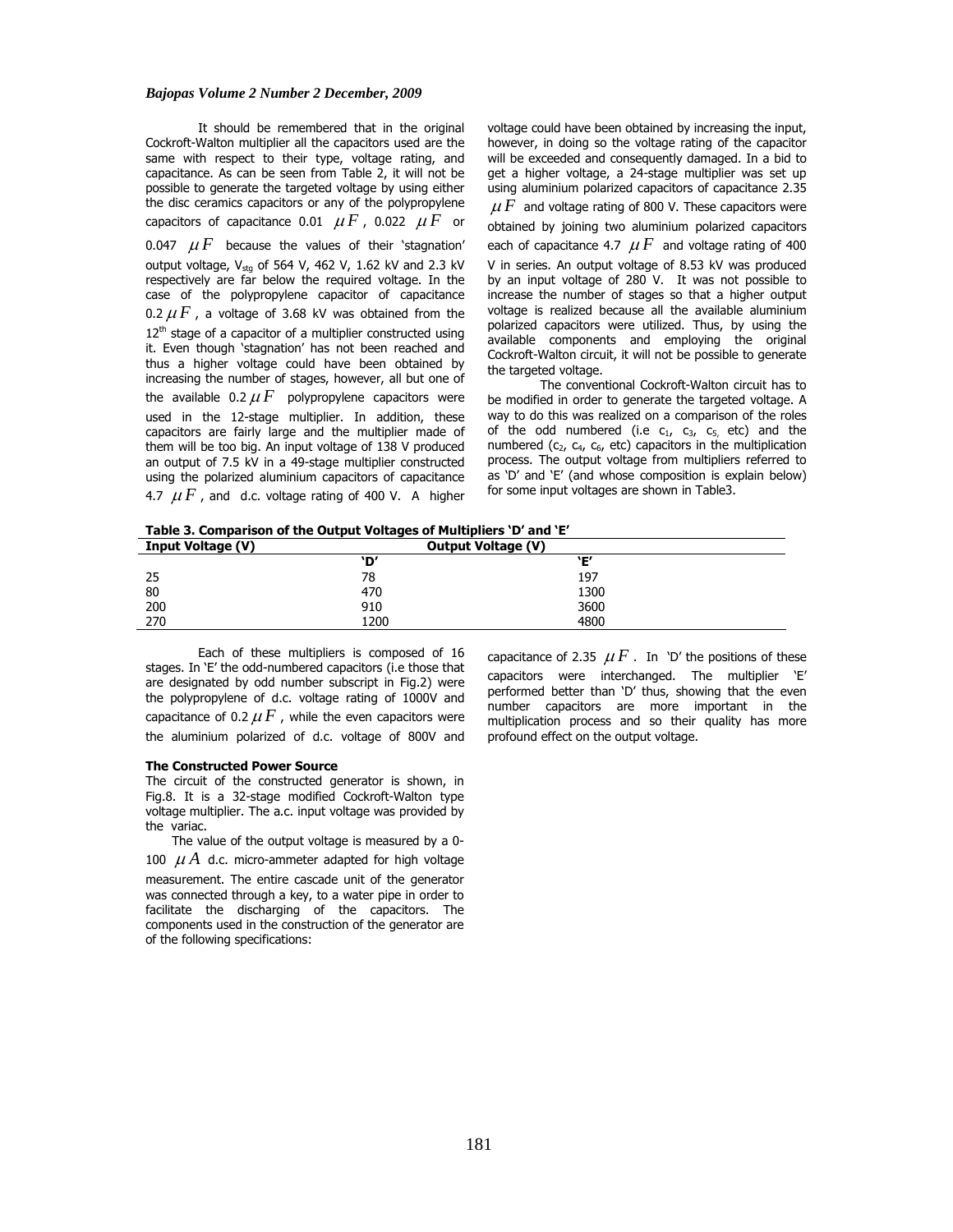

Fig. 8: The Circuit of the Constructed 12kV d.c. Power Supply

- 1. The variac is the Fisher Scientific Auto-transformer type 3 PN 1020. It can provide 0-280 V a.c. and has a capacity of 0.98 kVA.
- 2. All the diodes are IN 4007 .
- 3. Capacitors  $c_{25}$ ,  $c_{27}$ ,  $c_{29}$  and  $c_{31}$  are polypropylene of 0.2  $\mu$  F capacitance and d.c. voltage rating of 1000 V.
- 4. All the other capacitors are the aluminium polarized type 2.35  $\mu$  F capacitance and d.c. voltage rating of 800 V.
- 5. The micro-ammeter is the Philip Harris of range 0-100  $\mu$   $\dot{A}$  d.c.
- 6. The 159.8 *M*Ω resistor consist of thirty four pieces of 4.7 *M*Ω resistors in series.

 The 159.8 *M*Ω resistor was mounted on two plastic circuit boards, while the cascade unit was fabricated on four such boards. The resistor and cascade modules were then neatly packed into a wooden box. The micro-ammeter was also placed in the box with its face facing the outside in order to facilitate reading the value of the output voltage.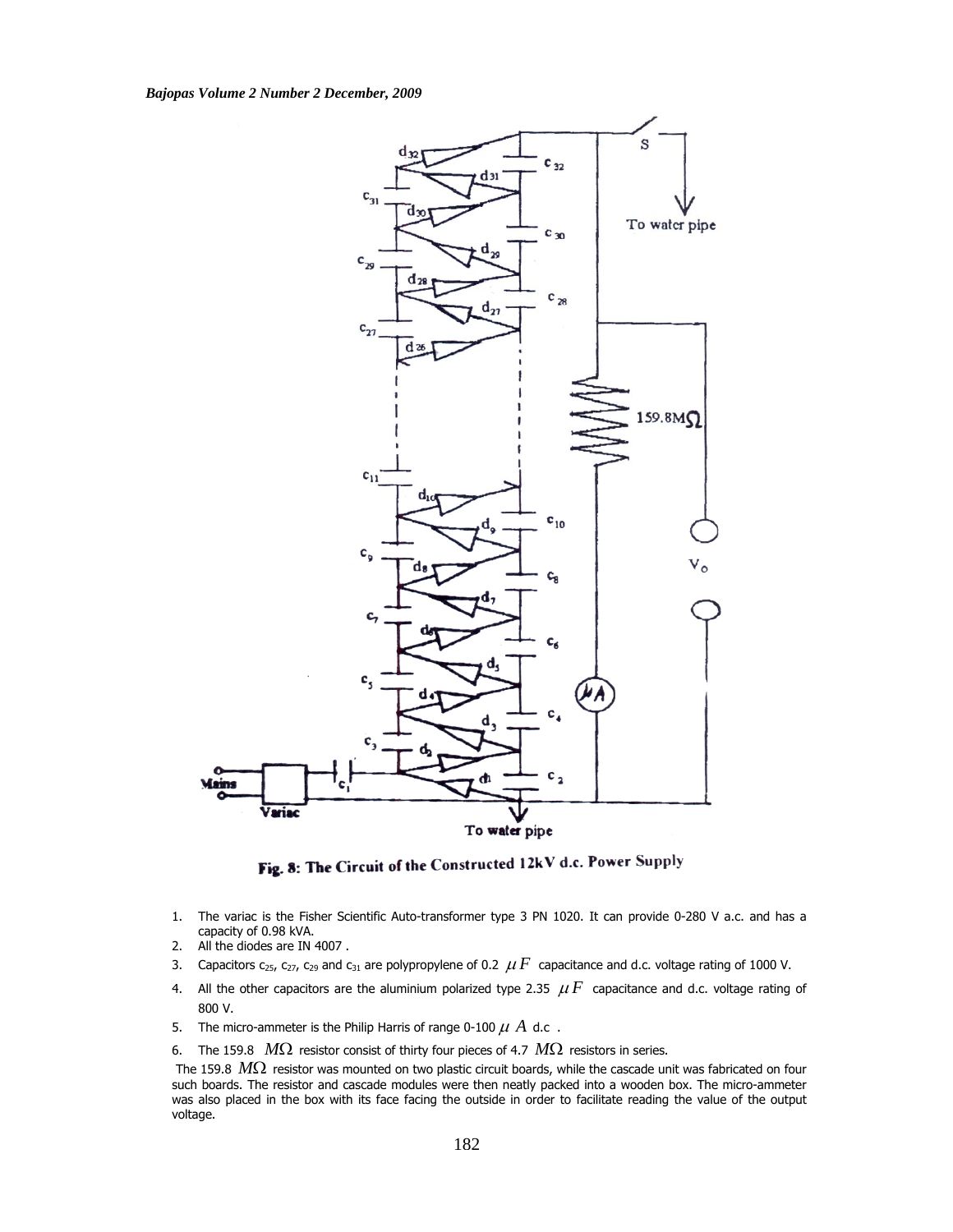The generator is operated as follows:

- 1. Connect the variac to the mains supply.
- 2. Connect the variac's output to the input terminals of the multiplier circuit.<br>3. Set the variac's output to zero by means of the output control knob.
- 3. Set the variac's output to zero by means of the output control knob.<br>4. Switch on the variac and steadily increase its output by means of the
- 4. Switch on the variac and steadily increase its output by means of the control knob.<br>5. Read the value of the output voltage from the kilo-voltmeter (i.e micro-ammete
- Read the value of the output voltage from the kilo-voltmeter (i.e micro-ammeter adapted for high votage measurement).

It should be noted that:

- i) On putting off the variac, it takes some time for the capacitors to be discharged and the output voltage to fall to zero. Thus if one wishes to instantly reduce the value of the output voltage, then the variac must be switched off, its output control knob set to zero, and the capacitors discharged. The kilovotlmeter will indicate when the capacitors are fully discharged. It is also essential to discharge the capacitors each time after using the generator.
- ii) If no output voltage is obtained on increasing the variac's output, then most probably the 4A protective fuse of the variac must have blown off

and so should be checked, and if necessary replaced.

As expected, the magnitude of the output voltage depends on the value of the input voltage from the variac. The output voltage corresponding to various input voltage are given in Table 4. The measurement of the output voltage was carried out using three different meters, namely the Altai YN-360TR, the Eagle MM100N, and the Miselco Mini 20. The 1000 V d.c. range of each of these meters was extended to 15.0kV for the purpose of the output voltage measurement. The value of an output voltage given in Table 4 is the average of the values from the three meters.

| $V_{in}$ (V) a.c. | 28    | 56    | 84    | ⊥⊥∠   | 140   | 168   | 196   | 224   | 252   | 280   |
|-------------------|-------|-------|-------|-------|-------|-------|-------|-------|-------|-------|
| $V_0$ (kV) d.c.   | 1.032 | 2.628 | 3.504 | 4.620 | 5.940 | 7.050 | 8.244 | 9.522 | 10.97 | 12.12 |

#### **DISCUSSION**

Since its invention, the Cockroft-Walton voltage multiplier has been receiving the attention of researchers, therefore, great advances have been made both in terms of it's form and application. Initially, the Cockroft-Walton voltage multiplier was used for particle acceleration, however, recently Kim et al, (2008) presented a full wave voltage multiplier for RFID transponders, and Kazuhiro et al, (2006) described a battery charger using the Cockroft-Walton voltage multiplier. In terms of its form, the original Cockroft-Walton voltage multiplier was composed of discrete identical diodes and identical capacitors. In 1976, Dickson reported a modified Cockroft-Walton multiplier that is constructed with NMOS integrated circuits. Sam and Ali (2007) introduced a novel breakdown voltage that generate high output voltage swings using transistors. Also, Davor et al (2009) presented a modified Cockroft-Walton voltage multiplier that used switched capacitors technique.

The voltage multiplier unit of the constructed generator is made of thirty-two diodes and capacitors respectively. Of these capacitors, twenty –eight are of the polarized aluminium type, while the remaining four are of the polypropylene type. Normally, all the capacitors should have been of the same type and preferably of equal capacitance. However, the available polarized aluminium capacitors were not sufficient to fabricate a multiplier that could deliver the targeted output voltage of 12 kV. Thus, an additional polypropylene capacitors have to be used in order to increase the number of stages to be able to produce the desired output. These polypropylene capacitors are positioned at  $c_{25}$ ,  $c_{27}$ ,  $c_{29}$ 

# **REFERENCES**

Abdel-Salam, M. (2000). High Voltage Generation, in *High* Voltage Engineering: Theory and Practice Edited and  $c_{31}$  because placing them else where was found to lower the magnitude of the output voltage. Thus the voltage multiplier constructed is indeed a modified Cockroft-Walton voltage multiplier.

 It has been observed that when the generator is switched off, it takes some time for the capacitors to be fully discharged and consequently the output voltage to fall to zero. The rather long period of discharge is because the aluminium capacitors, being electrolytic and therefore, retain the charge stored in them for a long period of time. To discharge the capacitors instantly, the key, S (Fig.8) is closed. On doing so, the charge stored in the capacitors is passed to the connected water pipe (at earth potential), which enables the output fall instantly to zero.

#### **CONCLUSION**

The constructed generator is a 32-stage voltage multiplier. The input is provided by a 0-280 V variac. The maximum output voltage is 12.120kV. The output voltage of the generator has a slow rise and fall times. On applying an input, the output voltage steadily increases and in general takes about one minute to reach its final value. Also, it takes several hours for the output voltage to fall to zero after the input is switched off, consequently the capacitors have to be discharged each time after using the generator. A power supply capable of producing 10-25kV d.c is required to pump a nitrogen laser. Therefore, the constructed generator may be used for this purpose. It can also be used in particle acceleration and gaseous discharge experiments.

> by M. E. Khalifa, Marcel Dekker Inc. New York, pp 519- 566.

Babaji, G. (1989). A Power Supply Applicable the Nitrogen Laser, Dissertation, Bayero University, Kano p.96.